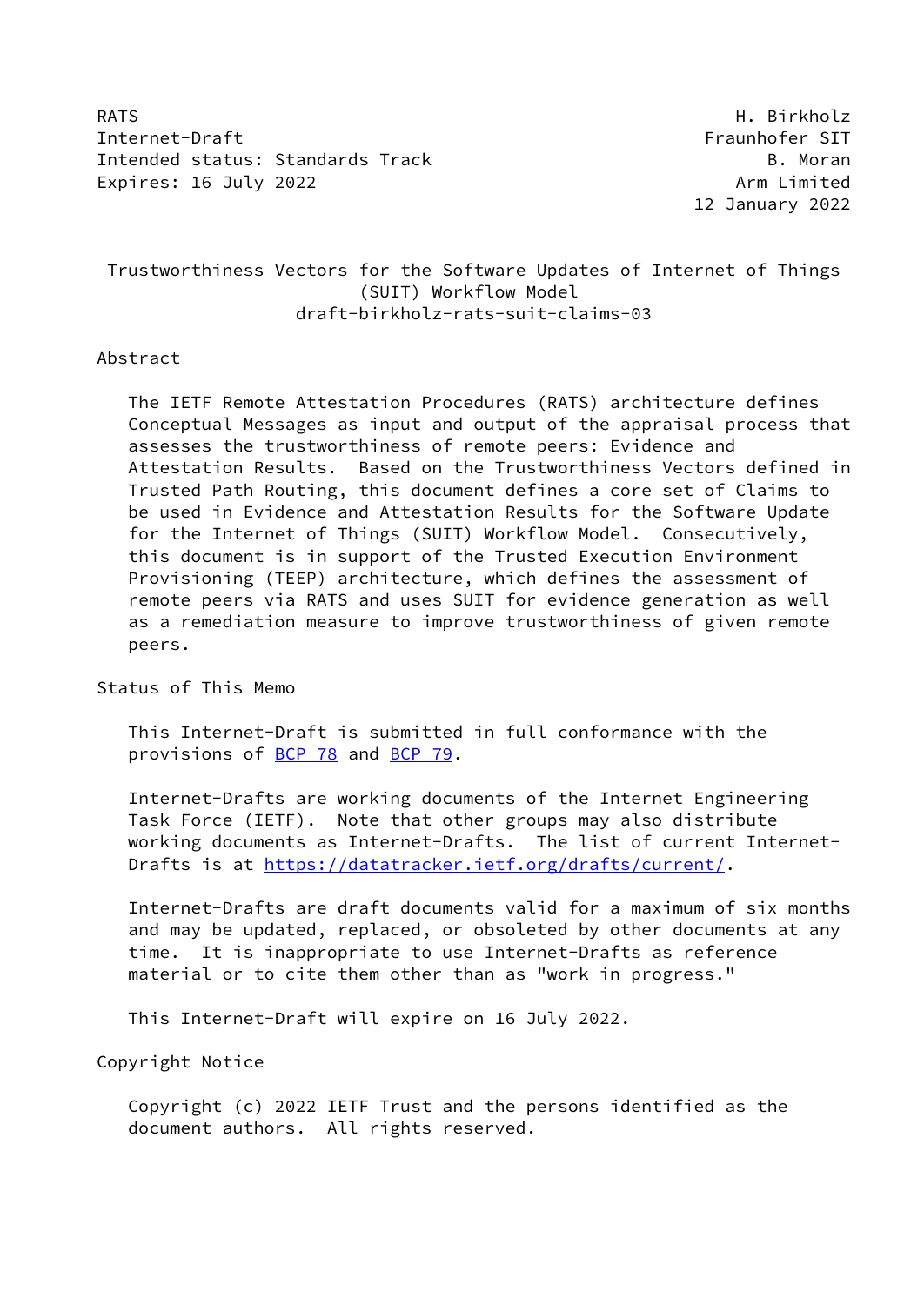## <span id="page-1-1"></span>Internet-Draft SUIT TV January 2022

This document is subject to [BCP 78](https://datatracker.ietf.org/doc/pdf/bcp78) and the IETF Trust's Legal Provisions Relating to IETF Documents ([https://trustee.ietf.org/](https://trustee.ietf.org/license-info) [license-info](https://trustee.ietf.org/license-info)) in effect on the date of publication of this document. Please review these documents carefully, as they describe your rights and restrictions with respect to this document. Code Components extracted from this document must include Revised BSD License text as described in Section 4.e of the **Trust Legal Provisions** and are provided without warranty as described in the Revised BSD License.

## Table of Contents

| $\mathbf 1$ .      |           | Introduction                                                                    |  |  |   |  |  |  |  |  |  | $\overline{2}$            |
|--------------------|-----------|---------------------------------------------------------------------------------|--|--|---|--|--|--|--|--|--|---------------------------|
| 1.1.               |           | SUIT Workflow Model and Procedures                                              |  |  |   |  |  |  |  |  |  | $\overline{3}$            |
|                    |           |                                                                                 |  |  |   |  |  |  |  |  |  | $\overline{4}$            |
| $\overline{2}$ .   |           |                                                                                 |  |  |   |  |  |  |  |  |  | $\overline{4}$            |
| 3.                 |           |                                                                                 |  |  |   |  |  |  |  |  |  | $\overline{5}$            |
|                    |           | 3.1. System Properties Claims                                                   |  |  |   |  |  |  |  |  |  | $\overline{5}$            |
|                    | 3.1.1.    | vendor-identifier                                                               |  |  |   |  |  |  |  |  |  | $\overline{6}$            |
|                    | 3.1.2.    | class-identifier                                                                |  |  |   |  |  |  |  |  |  | $\underline{6}$           |
|                    | 3.1.3.    | device-identifier $\dots$ , $\dots$ , $\dots$ , $\dots$ , $\dots$ , $\dots$ , . |  |  |   |  |  |  |  |  |  | $\underline{6}$           |
|                    | 3.1.4.    |                                                                                 |  |  |   |  |  |  |  |  |  | 6                         |
|                    | 3.1.5.    |                                                                                 |  |  |   |  |  |  |  |  |  | 6                         |
|                    | 3.1.6.    |                                                                                 |  |  |   |  |  |  |  |  |  | $\underline{6}$           |
|                    |           | 3.2. Interpreter Record Claims                                                  |  |  |   |  |  |  |  |  |  | $\overline{1}$            |
|                    | $3.2.1$ . |                                                                                 |  |  |   |  |  |  |  |  |  | $\frac{7}{7}$             |
|                    | 3.2.2.    |                                                                                 |  |  |   |  |  |  |  |  |  |                           |
|                    | 3.2.3.    | dependency-index                                                                |  |  |   |  |  |  |  |  |  |                           |
|                    | 3.2.4.    |                                                                                 |  |  |   |  |  |  |  |  |  | $\underline{\mathcal{I}}$ |
|                    | 3.2.5.    | nominal-parameters                                                              |  |  |   |  |  |  |  |  |  | $\underline{\mathcal{I}}$ |
|                    |           | $3.3.$ Generic Record Conditions (TBD)                                          |  |  |   |  |  |  |  |  |  | $\overline{1}$            |
| <u>4</u> .         |           |                                                                                 |  |  |   |  |  |  |  |  |  | $\underline{8}$           |
| $\overline{5}$ .   |           |                                                                                 |  |  |   |  |  |  |  |  |  | $rac{9}{9}$               |
| 5.1.               |           | Normative References                                                            |  |  |   |  |  |  |  |  |  |                           |
| 5.2.               |           | Informative References                                                          |  |  | . |  |  |  |  |  |  | 9                         |
| Authors' Addresses |           |                                                                                 |  |  |   |  |  |  |  |  |  | 10                        |

### <span id="page-1-0"></span>[1](#page-1-0). Introduction

 Attestation Results are an essential output of Verifiers as defined in the Remote ATtestation procedureS (RATS) architecture [\[I-D.ietf-rats-architecture\]](#page-9-4). They are consumed by Relying Parties: the entities that intend to build future decisions on trustworthiness assessments of remote peers. Attestation Results must be easily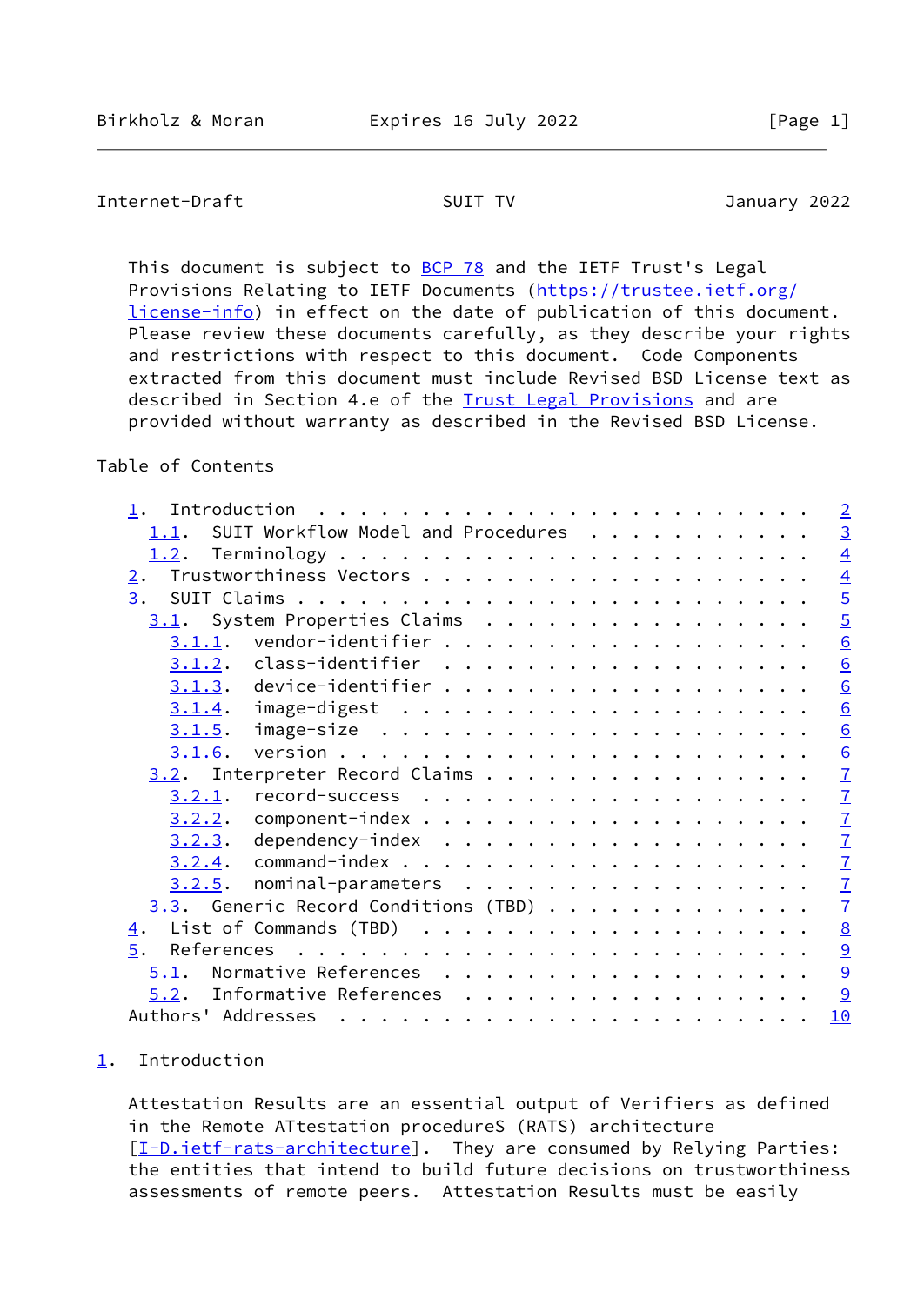appraised by Relying Parties -- in contrast to the rather complex or domain-specific Evidence appraised by Verifiers.

Birkholz & Moran Expires 16 July 2022 [Page 2]

<span id="page-2-1"></span>Internet-Draft SUIT TV January 2022

 In order to create Attestation Results, a Verifier must consume Evidence generated by a given Attester (amongst other Conceptual Messages, such as Endorsements and Attestation Policies). Both Evidence and Attestation Results are composed of Claims. This document highlights and defines a set of Claims to be used in Evidence and Attestation Results that are based on the SUIT Workflow Model [[I-D.ietf-suit-manifest](#page-10-1)]. In the scope of this document, an Attester takes on the role of a SUIT Recipient: the system that receives a SUIT Manifest.

<span id="page-2-0"></span>[1.1](#page-2-0). SUIT Workflow Model and Procedures

 This document focuses on Evidence and Attestation Results that can be generated based on the output of SUIT Procedures. The SUIT Workflow Model allows for two types of SUIT Procedures generating Reports on the Attester as defined in the SUIT Manifest specification [\[I-D.ietf-suit-manifest](#page-10-1)]:

 Update Procedures: A procedure that updates a device by fetching dependencies, software images, and installing them.

 An Update Procedure creates a Report about mutable software components that are installed or updated on hardware components.

 Boot Procedures: A procedure that boots a device by checking dependencies and images, loading images, and invoking one or more image.

 A Boot Procedure creates a Report on measured boot events (e.g. during Secure Boot).

 The Records contained in each type of Report can be used as Claims in Evidence generation on the Attester for Remote Attestation Procedures as described in this document. Analogously, a corresponding Verifier appraising that Evidence can generate Attestation Results using the Claims defined in this document.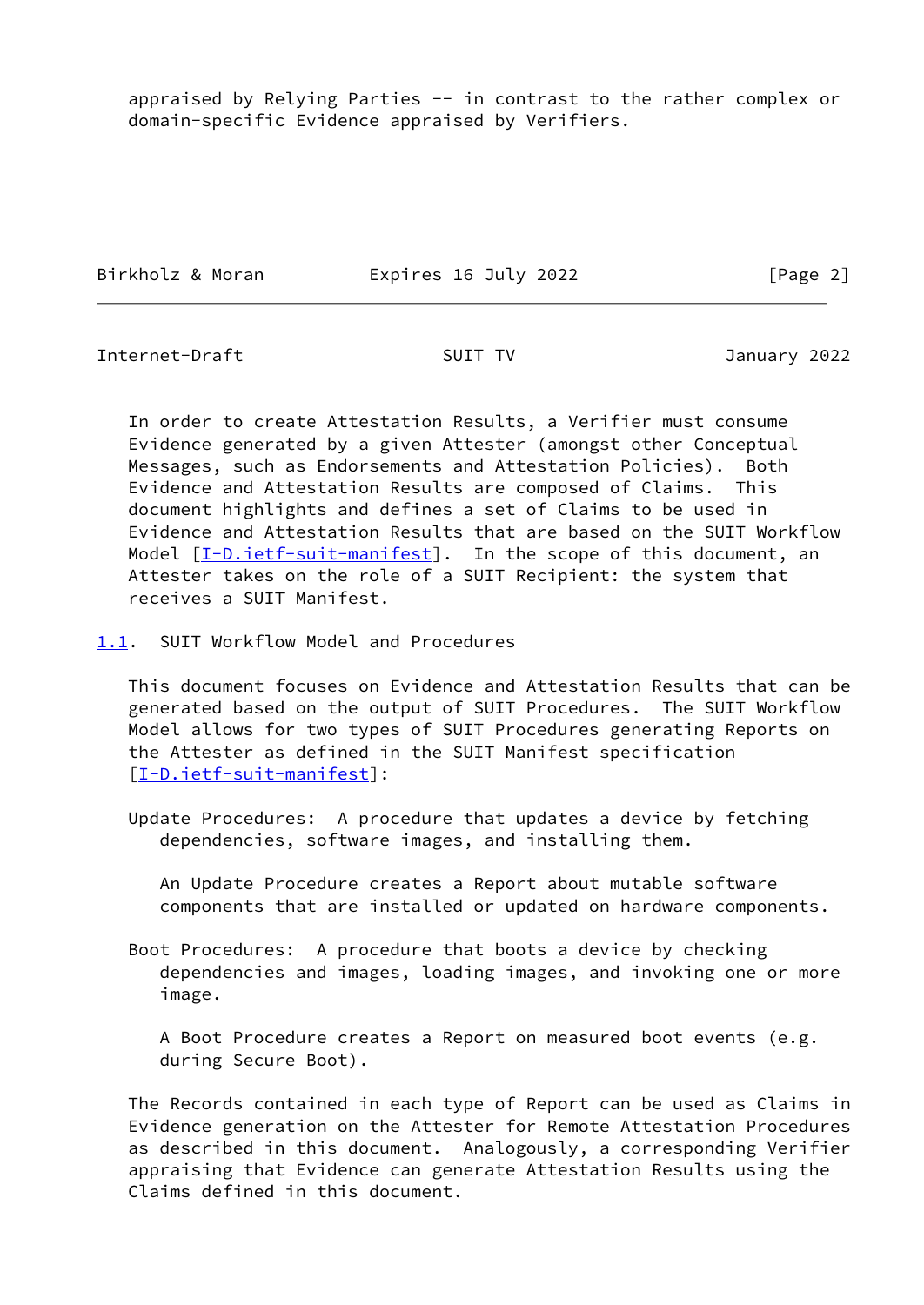Both types of SUIT Procedures pass several stages (e.g. dependency checking is one stage). The type and sequence of stages are defined by the Command Sequences included in a SUIT Manifest. For each stage in which a Command from the Command Sequence is executed a Record is created. All Records of a SUIT procedure contain binary results limited to "fail" or "pass". The aggregated sequence of all Records is composed into a Report.

Birkholz & Moran **Expires 16 July 2022** [Page 3]

<span id="page-3-1"></span>Internet-Draft SUIT TV January 2022

 This document specifies new Claims derived from Command Sequence Reports and relates them to Claims defined in Attestation Results for Secure Interactions [\[I-D.ietf-rats-ar4si](#page-9-5)] -- if applicable to the operational state of installed and updated software.

 The Claims defined in this document are in support of the Trusted Execution Environment Provisioning (TEEP) architecture. During TEEP, the current operational state of an Attester is assessed via RATS. If the corresponding Attestation Results -- as covered in this document -- indicate insufficient Trustworthiness Tiers in a Trustworthiness Vector with respect to installed software, the SUIT Workflow Model is used for remediation.

## <span id="page-3-0"></span>[1.2](#page-3-0). Terminology

 This document uses the terms and concepts defined in [\[I-D.ietf-rats-architecture\]](#page-9-4), [[I-D.ietf-suit-manifest](#page-10-1)], and [\[I-D.ietf-teep-architecture\]](#page-10-2).

 The key words "MUST", "MUST NOT", "REQUIRED", "SHALL", "SHALL NOT", "SHOULD", "SHOULD NOT", "RECOMMENDED", "NOT RECOMMENDED", "MAY", and "OPTIONAL" in this document are to be interpreted as described in [BCP 14](https://datatracker.ietf.org/doc/pdf/bcp14) [\[RFC2119](https://datatracker.ietf.org/doc/pdf/rfc2119)] [\[RFC8174](https://datatracker.ietf.org/doc/pdf/rfc8174)] when, and only when, they appear in all capitals, as shown here.

<span id="page-3-2"></span>[2](#page-3-2). Trustworthiness Vectors

 While there are usage scenarios where Attestation Results can be binary decisions, more often than not the assessment of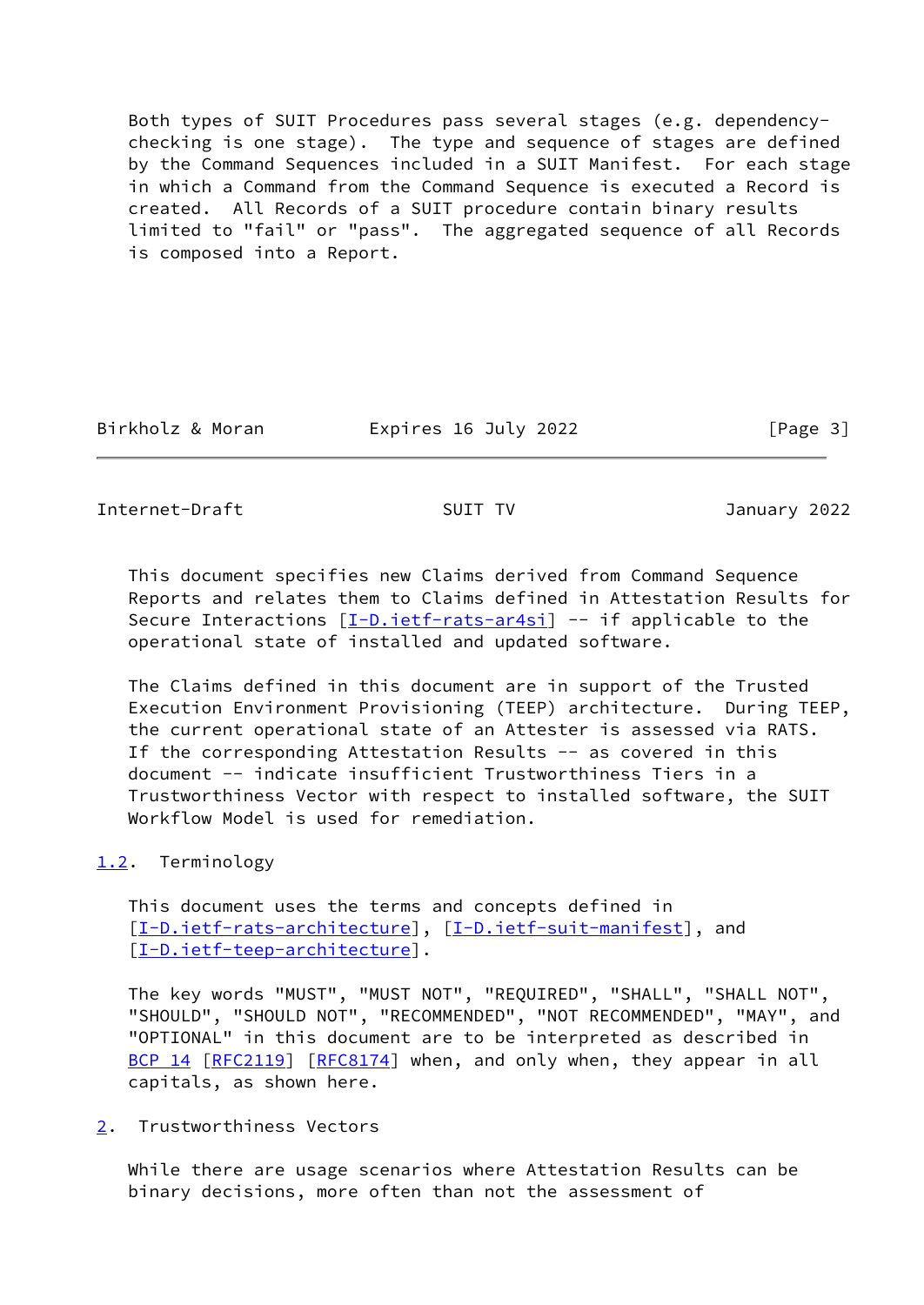trustworthiness is represented by a more fine-grained spectrum or based on multiple factors. These shades of Attestation Results are captured by the definition of Trustworthiness Vectors in Attestation Results for Secure Interaction [\[I-D.ietf-rats-ar4si](#page-9-5)]. Trustworthiness Vectors are sets of Trustworthiness Claims representing appraisal outputs produced by a Verifier (Attestation Results). Each of these Trustworthiness Claims has a Trustworthiness Tier ranging from Affirmed to None.

 An Attester processing SUIT Manifests can manages three types of information about it's Target Environments:

- \* installed manifests including initial state (e.g. factory default),
- \* hardware component identifiers that represent identifiable targets of updates, and

Birkholz & Moran **Expires 16 July 2022** [Page 4]

<span id="page-4-1"></span>Internet-Draft SUIT TV January 2022

 \* SUIT Interpreter results (e.g. test-failed) generated during updates.

 Every SUIT Manifest maps to a certain intended state of a device. Every intended device composition of software components associated with hardware components can therefore be expressed based on a SUIT Manifest. The current operational state of a device can be represented in the same form, including the initial state.

 As a result, the Claims defined in this document are bundled by the scope of the information represented in SUIT Manifests, i.e., dedicated blobs of software that are the payload of a SUIT Manifest. All Claims associated with an identifiable SUIT Manifest MUST always be bundled together in a Claims set that is limited to the Claims defined in this document.

<span id="page-4-0"></span>[3](#page-4-0). SUIT Claims

 The Claim description in this document uses CDDL as the formal modeling language for Claims. This approach is aligned with [\[I-D.ietf-rats-eat](#page-10-3)]. All Claims are based on information elements as used in the SUIT Manifest specification [\[I-D.ietf-suit-manifest](#page-10-1)].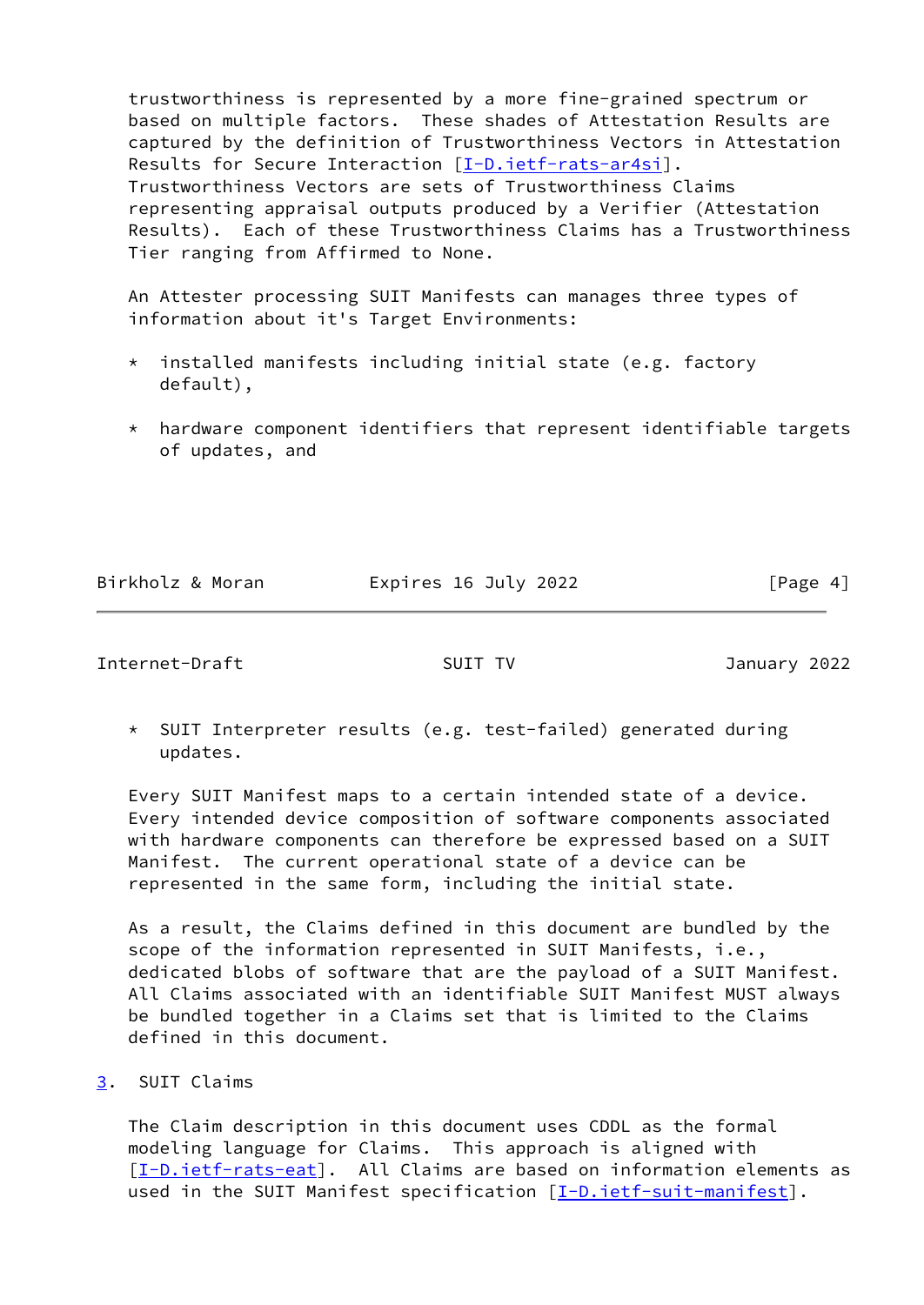For instance, a SUIT Class ID is represented as an UUID. Analogously, the corresponding class-identifier Claim found below is based on a UUID. SUIT Claims are differentiated in:

- \* software and hardware characteristics (System Properties), and
- \* reports about updates and their SUIT Commands (SUIT Records).
- \* success/failure reports

 Each type of Claims is always bundled in a dedicated Claim Set. Implementations can encode this information in various different ways (data models), e.g., sets, sequences, or nested structures.

The SUIT Report is defined in  $[I-D.iett-suit-report]$ . It is used verbatim in this draft. The following subsections define the SUIT Report Claims for RATS.

<span id="page-5-0"></span>[3.1](#page-5-0). System Properties Claims

System Properties Claims are composed of:

- \* Hardware Component Claims and
- \* Software Component Claims.

| Birkholz & Moran<br>Expires 16 July 2022<br>[Page 5] |
|------------------------------------------------------|
|------------------------------------------------------|

<span id="page-5-2"></span>Internet-Draft SUIT TV January 2022

 Correspondingly, the Claim definitions below highlight if a Claim is generic or hw/sw-component specific.

<span id="page-5-1"></span>[3.1.1](#page-5-1). vendor-identifier

A [RFC 4122](https://datatracker.ietf.org/doc/pdf/rfc4122) UUID representing the vendor of the Attester or one of its hardware and/or software components.

```
 $$system-property-claim //= (vendor-identifier =>
     (RFC4122_UUID / cbor-pen))
cbor-pen = #6.112(bstr)
```
<span id="page-5-3"></span>[3.1.2](#page-5-3). class-identifier

A [RFC 4122](https://datatracker.ietf.org/doc/pdf/rfc4122) UUID representing the class of the Attester or one of its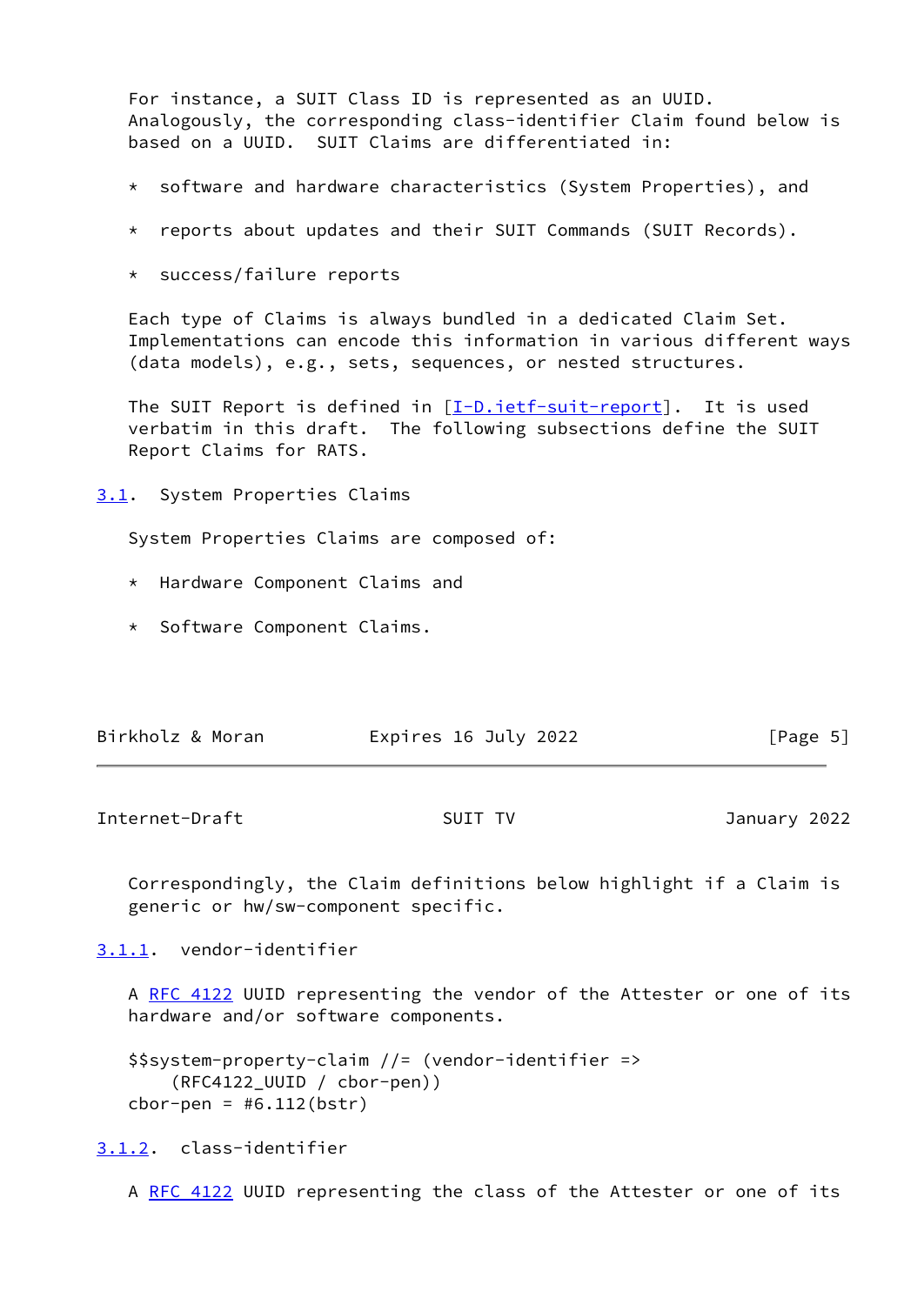hardware and/or software components.

```
 $$system-property-claim //= ( class-identifier => RFC4122_UUID )
```
<span id="page-6-0"></span>[3.1.3](#page-6-0). device-identifier

A [RFC 4122](https://datatracker.ietf.org/doc/pdf/rfc4122) UUID representing the Attester.

\$\$system-property-claim //= ( device-identifier => RFC4122\_UUID )

<span id="page-6-1"></span>[3.1.4](#page-6-1). image-digest

 A fingerprint computed over a software component image on the Attester. This Claim is always bundled with a component-identifier or component-index.

\$\$system-property-claim //= ( image-digest => digest )

<span id="page-6-2"></span>[3.1.5](#page-6-2). image-size

The size of a firmware image on the Attester.

```
 $$system-property-claim //= ( image-size => size )
```
<span id="page-6-3"></span>[3.1.6](#page-6-3). version

The Version of a hardware or software component of the Attester.

\$\$system-property-claim //= ( version => version-value )

| Birkholz & Moran<br>Expires 16 July 2022<br>[Page 6] |  |
|------------------------------------------------------|--|
|------------------------------------------------------|--|

<span id="page-6-5"></span>Internet-Draft SUIT TV January 2022

## <span id="page-6-4"></span>[3.2](#page-6-4). Interpreter Record Claims

 This class of Claims represents the content of SUIT Records generated by Interpreters running on Recipients. They are always bundled into Claim Sets representing SUIT Reports and are intended to be included in Evidence generated by an Attester. The Interpreter Record Claims appraised by a Verifier can steer a corresponding a Firmware Appraisal procedures that consumes this Evidence. Analogously, these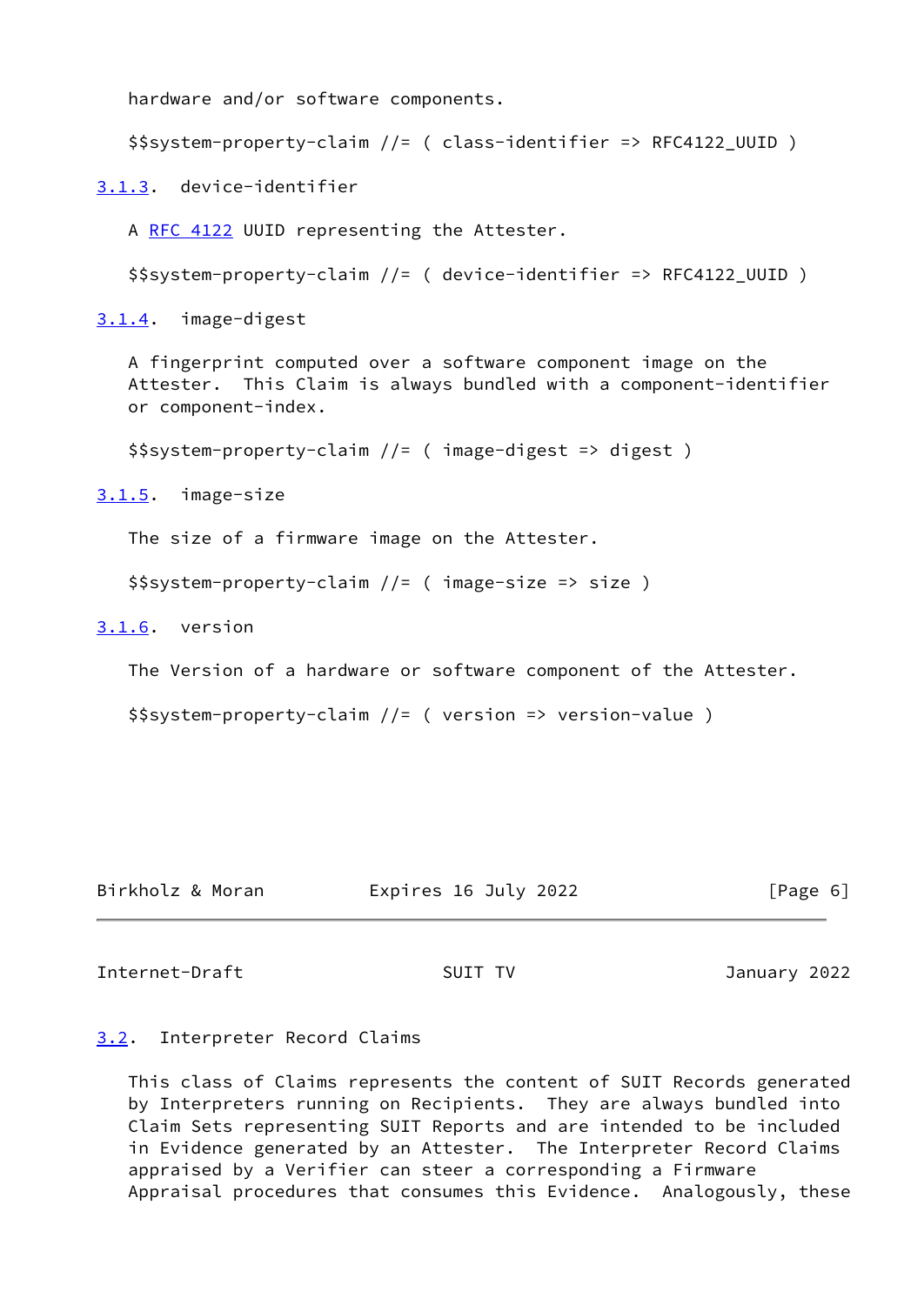Claims can be re-used in generated Attestation Results as Trustworthiness Vectors [\[I-D.ietf-rats-ar4si](#page-9-5)].

<span id="page-7-0"></span>[3.2.1](#page-7-0). record-success

 The result of a Command that was executed by the Interpreter on an Attester.

\$\$interpreter-record-claim //= ( record-success => bool )

<span id="page-7-1"></span>[3.2.2](#page-7-1). component-index

 A positive integer representing an entry in a flat list of indices mapped to software component identifiers to be updated.

\$\$system-property-claim //= ( component-index => uint )

<span id="page-7-2"></span>[3.2.3](#page-7-2). dependency-index

A thumbprint of a software component that an update depends on.

\$\$interpreter-record-claim //= ( dependency-index => digest )

<span id="page-7-3"></span>[3.2.4](#page-7-3). command-index

 A positive integer representing an entry in a SUIT\_Command\_Sequence identifying a Command encoded as a SUIT Manifest Directive or SUIT Manifest Condition.

\$\$interpreter-record-claim //= ( command-index => uint )

<span id="page-7-4"></span>[3.2.5](#page-7-4). nominal-parameters

 A list of SUIT\_Parameters associated with a specific Command that was executed by the Interpreter on an Attester.

\$\$interpreter-record-claim //= ( actual-parameters => parameter-list )

<span id="page-7-5"></span>[3.3](#page-7-5). Generic Record Conditions (TBD)

| Birkholz & Moran | Expires 16 July 2022 | [Page 7] |
|------------------|----------------------|----------|
|                  |                      |          |

<span id="page-7-6"></span>Internet-Draft SUIT TV January 2022

\* test-failed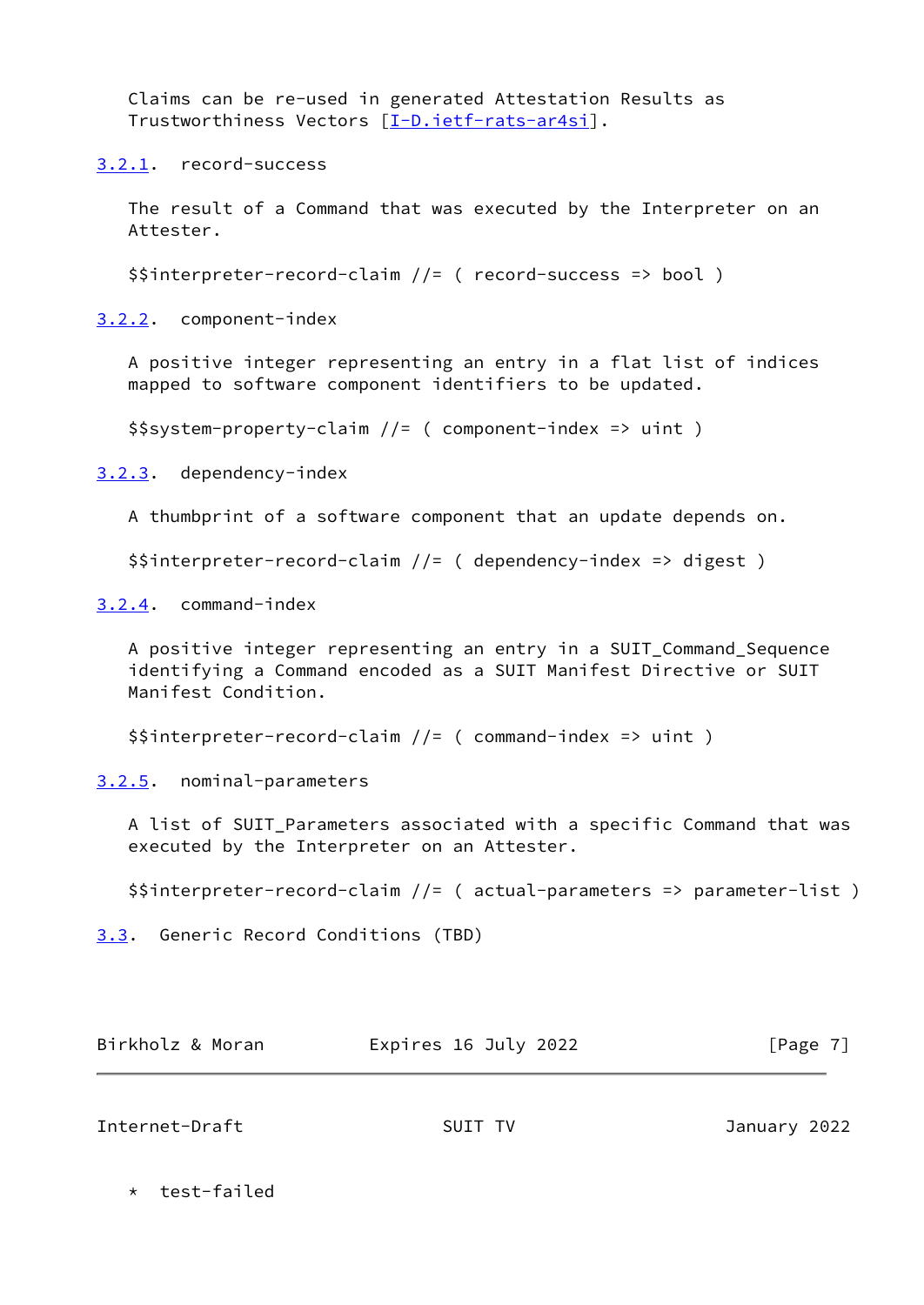- \* unsupported-command
- \* unsupported-parameter
- \* unsupported-component-id
- \* payload-unavailable
- \* dependency-unavailable
- \* critical-application-failure
- \* watchdog-timeout
- <span id="page-8-0"></span>[4](#page-8-0). List of Commands (TBD)
	- \* Check Vendor Identifier
	- \* Check Class Identifier
	- \* Verify Image
	- \* Set Component Index
	- \* Override Parameters
	- \* Set Dependency Index
	- \* Set Parameters
	- \* Process Dependency
	- \* Run
	- \* Fetch
	- \* Use Before
	- \* Check Component Offset
	- \* Check Device Identifier
	- \* Check Image Not Match
	- \* Check Minimum Battery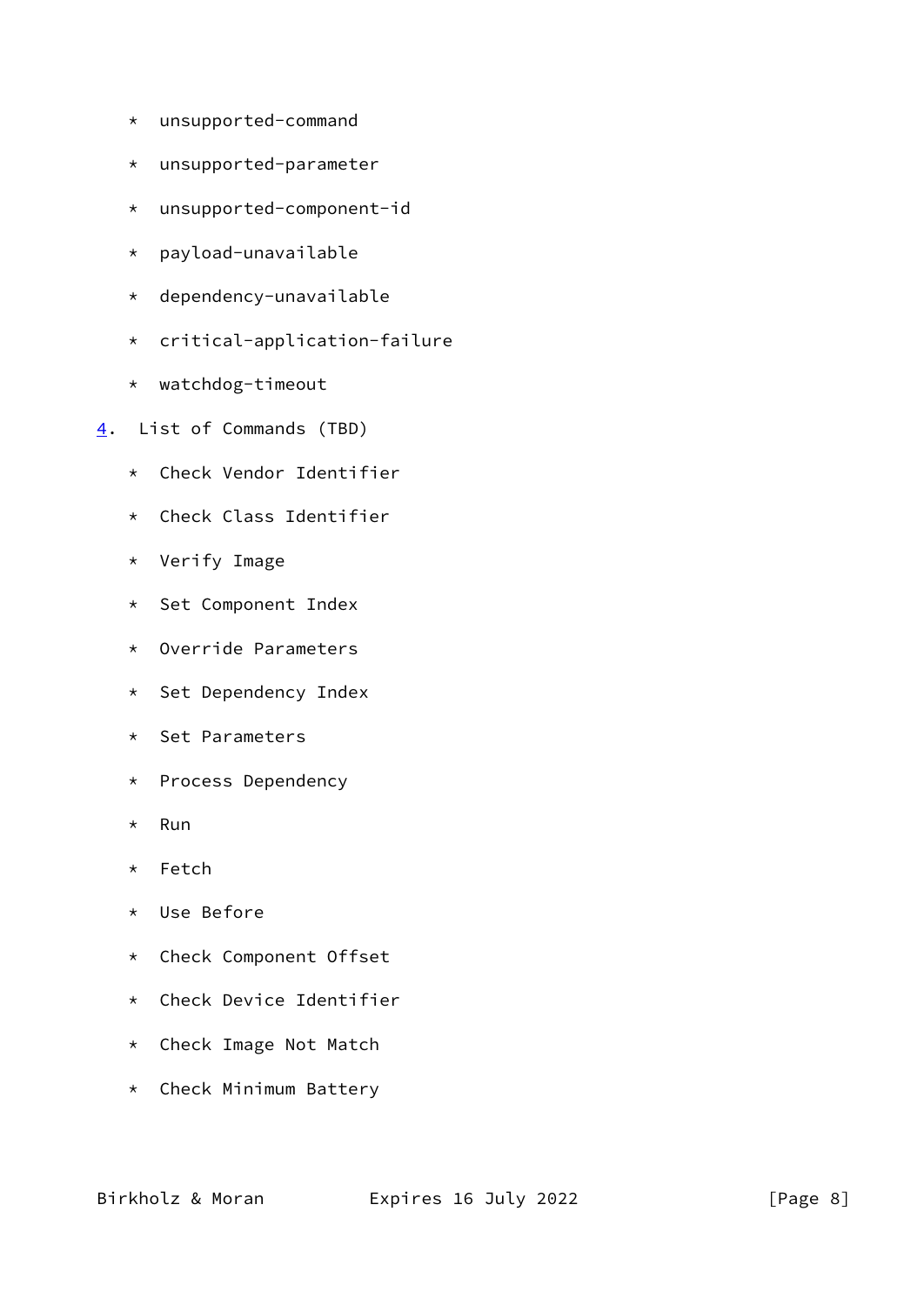## <span id="page-9-1"></span>Internet-Draft SUIT TV January 2022

- \* Check Update Authorized
- \* Check Version
- \* Abort
- Try Each
- \* Copy
- \* Swap
- \* Wait For Event
- \* Run Sequence
- \* Run with Arguments
- <span id="page-9-0"></span>[5](#page-9-0). References
- <span id="page-9-2"></span>[5.1](#page-9-2). Normative References
	- [RFC2119] Bradner, S., "Key words for use in RFCs to Indicate Requirement Levels", [BCP 14](https://datatracker.ietf.org/doc/pdf/bcp14), [RFC 2119](https://datatracker.ietf.org/doc/pdf/rfc2119), DOI 10.17487/RFC2119, March 1997, <[https://www.rfc-editor.org/info/rfc2119>](https://www.rfc-editor.org/info/rfc2119).
	- [RFC8174] Leiba, B., "Ambiguity of Uppercase vs Lowercase in [RFC](https://datatracker.ietf.org/doc/pdf/rfc2119) [2119](https://datatracker.ietf.org/doc/pdf/rfc2119) Key Words", [BCP 14](https://datatracker.ietf.org/doc/pdf/bcp14), [RFC 8174,](https://datatracker.ietf.org/doc/pdf/rfc8174) DOI 10.17487/RFC8174, May 2017, [<https://www.rfc-editor.org/info/rfc8174](https://www.rfc-editor.org/info/rfc8174)>.
- <span id="page-9-3"></span>[5.2](#page-9-3). Informative References

<span id="page-9-5"></span>[I-D.ietf-rats-ar4si]

 Voit, E., Birkholz, H., Hardjono, T., Fossati, T., and V. Scarlata, "Attestation Results for Secure Interactions", Work in Progress, Internet-Draft, [draft-ietf-rats-ar4si-](https://datatracker.ietf.org/doc/pdf/draft-ietf-rats-ar4si-01) [01,](https://datatracker.ietf.org/doc/pdf/draft-ietf-rats-ar4si-01) 2 December 2021, [<https://www.ietf.org/archive/id/](https://www.ietf.org/archive/id/draft-ietf-rats-ar4si-01.txt) [draft-ietf-rats-ar4si-01.txt>](https://www.ietf.org/archive/id/draft-ietf-rats-ar4si-01.txt).

<span id="page-9-4"></span>[I-D.ietf-rats-architecture]

 Birkholz, H., Thaler, D., Richardson, M., Smith, N., and W. Pan, "Remote Attestation Procedures Architecture", Work in Progress, Internet-Draft, [draft-ietf-rats-architecture-](https://datatracker.ietf.org/doc/pdf/draft-ietf-rats-architecture-14) [14,](https://datatracker.ietf.org/doc/pdf/draft-ietf-rats-architecture-14) 9 December 2021, [<https://www.ietf.org/archive/id/](https://www.ietf.org/archive/id/draft-ietf-rats-architecture-14.txt) [draft-ietf-rats-architecture-14.txt](https://www.ietf.org/archive/id/draft-ietf-rats-architecture-14.txt)>.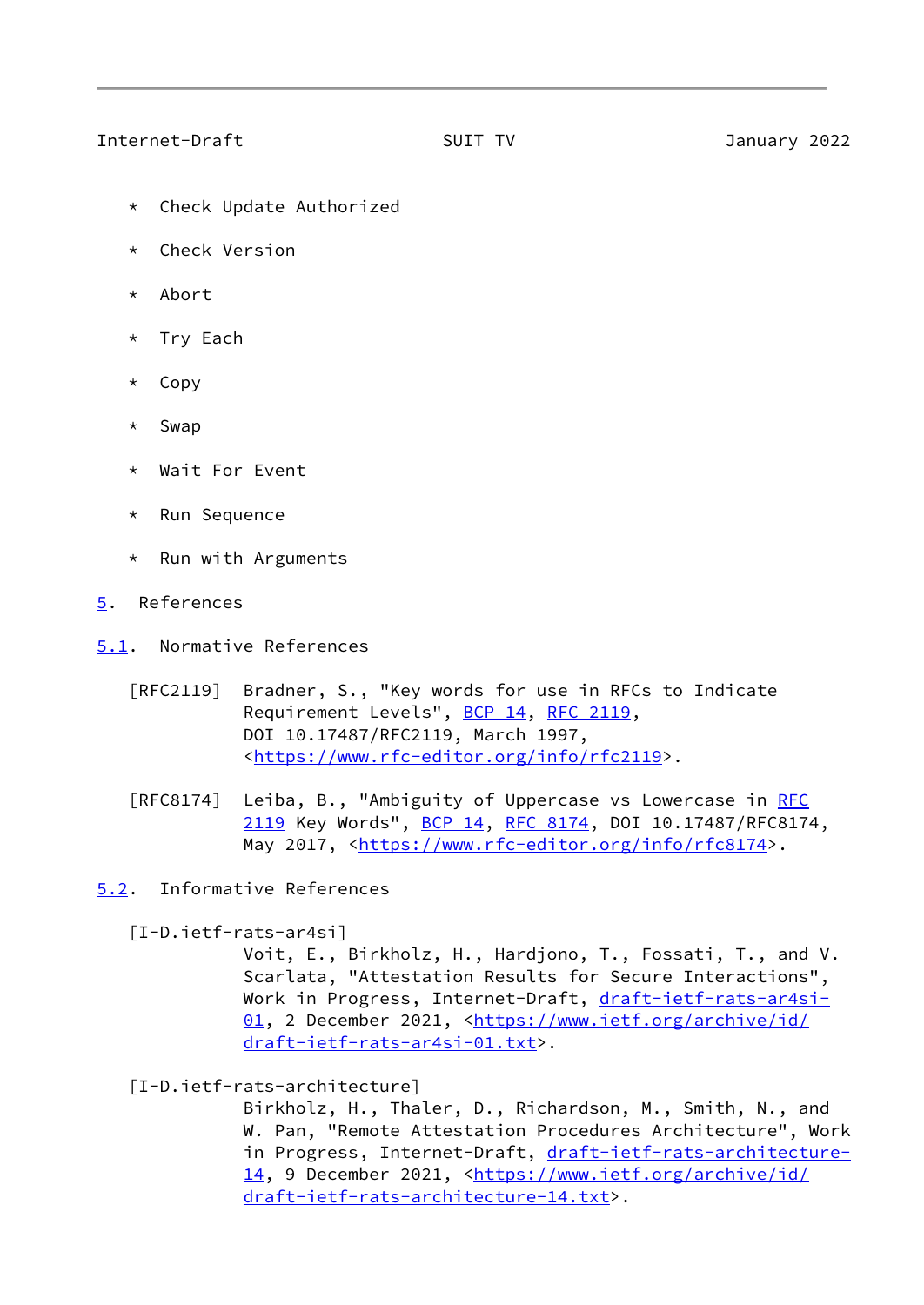## <span id="page-10-0"></span>Internet-Draft SUIT TV January 2022

## <span id="page-10-3"></span>[I-D.ietf-rats-eat]

 Lundblade, L., Mandyam, G., and J. O'Donoghue, "The Entity Attestation Token (EAT)", Work in Progress, Internet Draft, [draft-ietf-rats-eat-11](https://datatracker.ietf.org/doc/pdf/draft-ietf-rats-eat-11), 24 October 2021, <[https://www.ietf.org/archive/id/draft-ietf-rats-eat-](https://www.ietf.org/archive/id/draft-ietf-rats-eat-11.txt) [11.txt](https://www.ietf.org/archive/id/draft-ietf-rats-eat-11.txt)>.

## [I-D.ietf-sacm-coswid]

 Birkholz, H., Fitzgerald-McKay, J., Schmidt, C., and D. Waltermire, "Concise Software Identification Tags", Work in Progress, Internet-Draft, [draft-ietf-sacm-coswid-19](https://datatracker.ietf.org/doc/pdf/draft-ietf-sacm-coswid-19), 20 October 2021, [<https://www.ietf.org/archive/id/draft-ietf](https://www.ietf.org/archive/id/draft-ietf-sacm-coswid-19.txt) [sacm-coswid-19.txt>](https://www.ietf.org/archive/id/draft-ietf-sacm-coswid-19.txt).

<span id="page-10-1"></span>[I-D.ietf-suit-manifest]

 Moran, B., Tschofenig, H., Birkholz, H., and K. Zandberg, "A Concise Binary Object Representation (CBOR)-based Serialization Format for the Software Updates for Internet of Things (SUIT) Manifest", Work in Progress, Internet Draft, [draft-ietf-suit-manifest-16](https://datatracker.ietf.org/doc/pdf/draft-ietf-suit-manifest-16), 25 October 2021, <[https://www.ietf.org/archive/id/draft-ietf-suit-manifest-](https://www.ietf.org/archive/id/draft-ietf-suit-manifest-16.txt) [16.txt](https://www.ietf.org/archive/id/draft-ietf-suit-manifest-16.txt)>.

<span id="page-10-4"></span>[I-D.ietf-suit-report]

 Moran, B., "Secure Reporting of Update Status", Work in Progress, Internet-Draft, [draft-ietf-suit-report-00](https://datatracker.ietf.org/doc/pdf/draft-ietf-suit-report-00), 12 July 2021, <[https://www.ietf.org/archive/id/draft-ietf](https://www.ietf.org/archive/id/draft-ietf-suit-report-00.txt) [suit-report-00.txt>](https://www.ietf.org/archive/id/draft-ietf-suit-report-00.txt).

<span id="page-10-2"></span>[I-D.ietf-teep-architecture]

 Pei, M., Tschofenig, H., Thaler, D., and D. Wheeler, "Trusted Execution Environment Provisioning (TEEP) Architecture", Work in Progress, Internet-Draft, [draft](https://datatracker.ietf.org/doc/pdf/draft-ietf-teep-architecture-15) [ietf-teep-architecture-15,](https://datatracker.ietf.org/doc/pdf/draft-ietf-teep-architecture-15) 12 July 2021, <[https://www.ietf.org/archive/id/draft-ietf-teep](https://www.ietf.org/archive/id/draft-ietf-teep-architecture-15.txt) [architecture-15.txt](https://www.ietf.org/archive/id/draft-ietf-teep-architecture-15.txt)>.

Authors' Addresses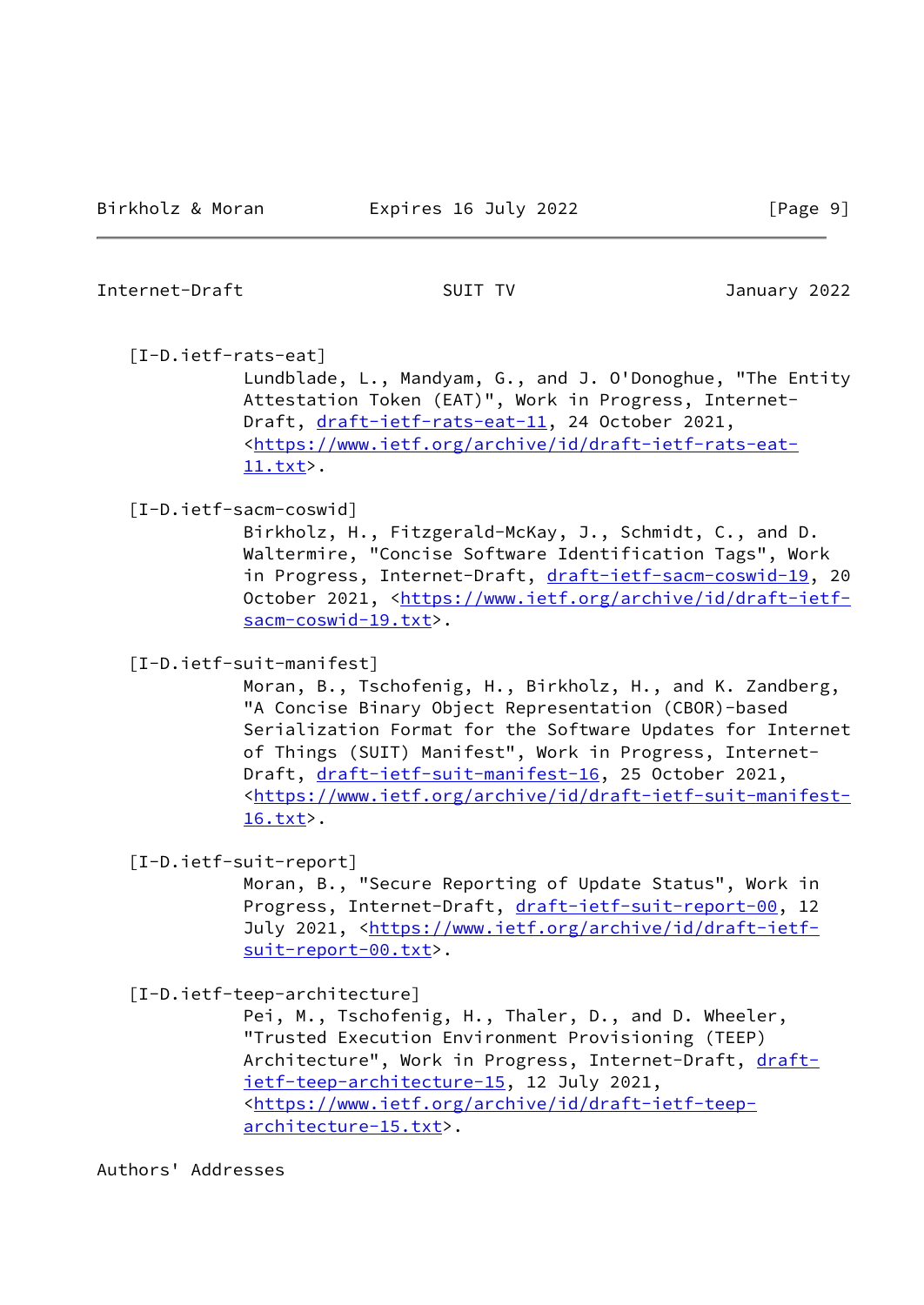Henk Birkholz Fraunhofer SIT

Email: henk.birkholz@sit.fraunhofer.de

 Brendan Moran Arm Limited

| Birkholz & Moran | Expires 16 July 2022 | [Page 10]    |
|------------------|----------------------|--------------|
|                  |                      |              |
| Internet-Draft   | SUIT TV              | January 2022 |

Email: Brendan.Moran@arm.com